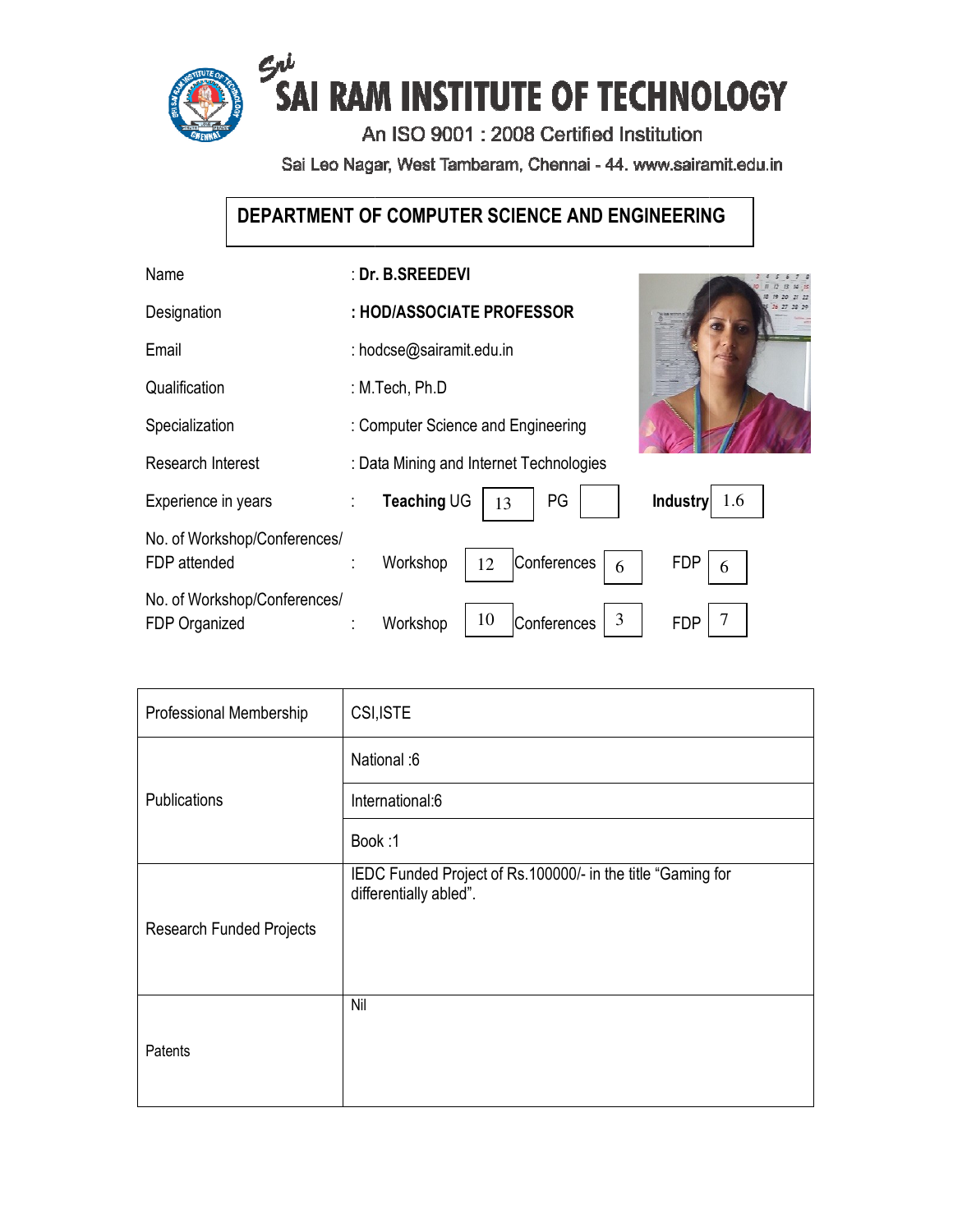| Achievements          | 1. Achieved Longest Continuous SBC Award from Computer Society<br>of India.<br>2. Written a text book for "Internet Programming" under Sahara<br>Publications for 2013 Syllabus Anna University. |
|-----------------------|--------------------------------------------------------------------------------------------------------------------------------------------------------------------------------------------------|
| Any Other Information | Achieved 100% result in Internet Programming, System Software                                                                                                                                    |

# **List of Publications:-**

- 1. Sreedevi, B & Rajagopalan, SP, 'Improving Mesenchymal Stem Cell Classification Using Machine Learning Techniques', SCI,Annexure-I, ISSN:1537-744X, Article: ID 405974
- 2. Sreedevi, B & Rajagopalan, SP 2015, 'Examine and Extraction of Optimized Stem Cells Using Image Processing', Australian Journal of Basic and Applied Sciences, vol. 9, no. 10, Special 2015, pp. 1-5.
- 3. Sreedevi. B, Abheek Kumar Shrivastava, Ashwin Venkataraman,' Treatment of Hepatocellular Carcinoma with Stem Cells Algorithm', International Journal of Advanced Research in Computer Science and Software Engineering, Volume 3, Issue 10, October 2013, ISSN: 2277 128X
- 4. B.Sreedevi,Dr.S.P.Rajagopalan,'Analysing Stem Cells Using Transformed Stem Cell Algorithm ',International Journal of Applied Engineering Research (IJAER), Volume 10, Number 75 (2015) .
- 5. Pradeep Kumar Sahoo, S. P. Rajagopalan, Sreedevi B, Pachhaiammal@ Priya.M,'Web Content Mining Based Relevant Text Data Extraction', International Journal of Applied Engineering Research (IJAER),Vol 75(2015)pp.186-193.
	- 6. Pachhaiammal@Priya M, S.P.Rajagopalan, B.Sreedevi and Pradeep Kumar Sahoo,' Analysis methods and mining of brain functional connectivity for detection of brain disorders',International Journal of Applied Engineering Research (IJAER),Vol 75(2015)pp.258-262.

# **International & National Conference**

- 1. B.Sreedevi,Dr.S.P.Rajagopalan,'Analysing Stem Cells Using Transformed Stem Cell Algorithm 'International Conference On Computing And Information Technology (ICCIT '15)
- 2. **Sreedevi, B**, Abeek Kumar Srivastava & Ashwin Venkataraman 2013, 'Treatment of Hepatocellular Carcinoma with Stem Cells Algorithm',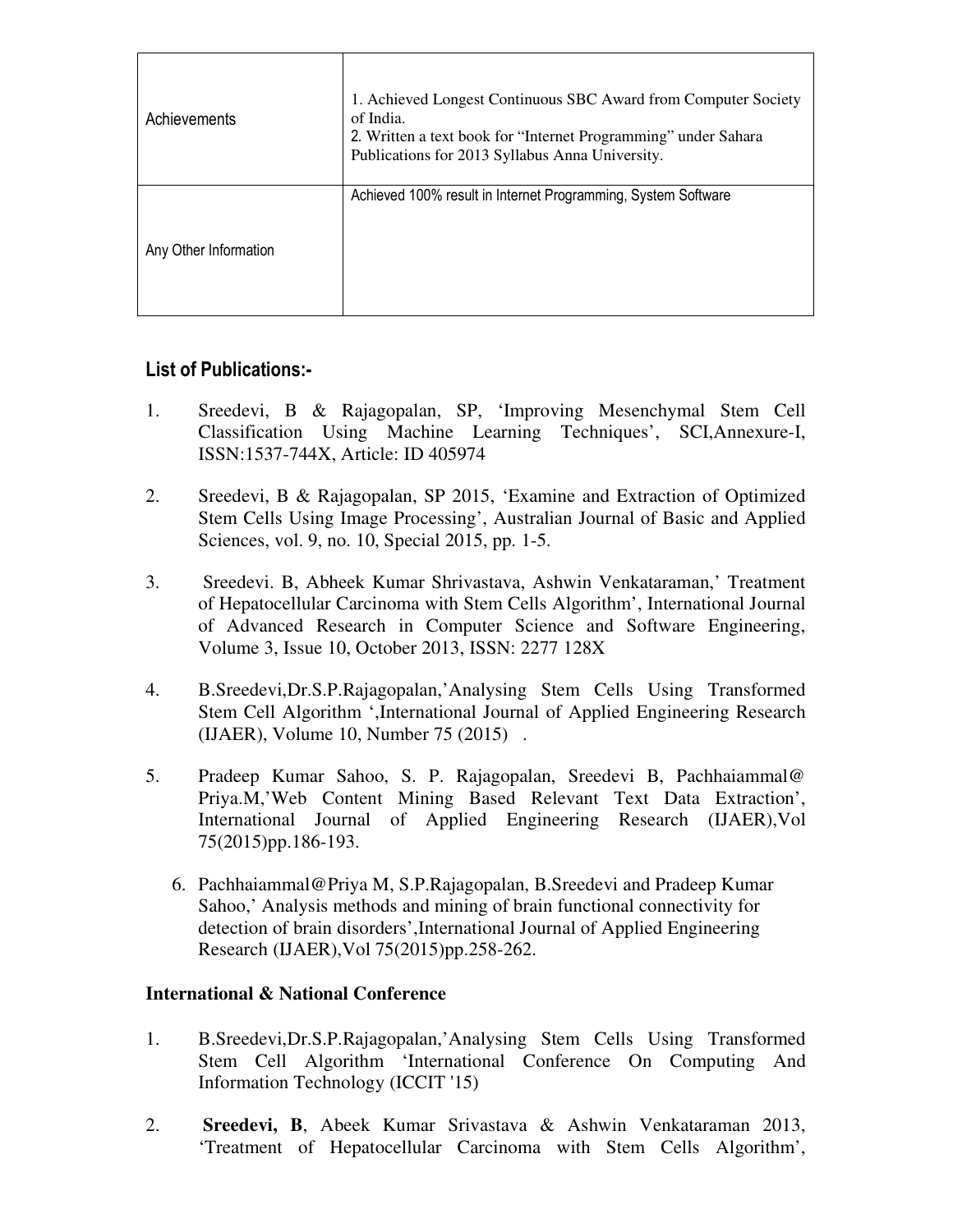Proceedings of the International Conference on Recent Trends in Computing (ICRTC 2013),  $4^{th}$  & 5<sup>th</sup> October 2013, pp. 32-27.

- 3. **Sreedevi, B** & Rajagopalan, SP 2015, 'Analyzing Stem Cells Using Transformed Stem Cell Algorithm', Proceedings of the International Conference on Computing and Information Technology (ICCIT'15), 13th &  $14^{th}$  August 2015, pp. 96-100.
- 4. Sreedevi, B & Rajagopalan, SP 2015, 'Examine and Extraction of Optimized Stem Cells Using Image Processing', Proceedings of the National Conference on Recent Enhancement In Advanced Computing Technologies - 'React'15' On 27th March, 2015.
- 5. B.Sreedevi, E.Madhumitha, M.Kalaiselvi,'Automatic Classification Of Intracardiac Tumor And Thrombi In Echocardiogram Using Adaptive Co-Segmentation', Proceedings of the National Conference on Recent Enhancement In Advanced Computing Technologies - 'React'16'

## **List of Patent : Nil**

### **Workshop / Conferences / FDP Organized:-**

- 1. Conducted workshop on Java Frameworks and Dot Net Programming during June and July 2017.
- 2. Coordinator for TEDX-SriSairamIT and Hackathon Events.
- 3. Organized Anna University Sponsored FDTP in "Compiler Design" during Dec'2017.
- 4. Effective member of College Magazine Committee.
- 5. Organized first International Conference on Computing and Information Technology (ICCIT'15) during August  $13^{th}$  &  $14^{th}$  2015.
- 6. Organized a Staff development programme on "Soft Computing with AI" sponsored by AICTE from 15.9.2011 to 28.9.2011.
- 7. Organized a National Conference on "Information & Communication Engineering Systems"-NICE '11,NICE'17.
- 8. International Seminar on "Recent Trends in Computer Technology" by Dr.Emerson Raja Joseph, Multimedia University, Malaysia on 2-09-2014
- 9. Guest Lecture on "Theory of Computation" by Mr. V. Vijayarajan,VIT University, Vellore on 30.6.2014 Workshop on "ANDROID" by Mr.Pramod Mooriath, Chairman, CSI Chapter on 11.7.2014.
- 10. Guest Lecture on "Artificial Intelligence and Soft Computing" by Mr.R.VimalSamsingh,Professor,SSN College of Engineering on 26.12.2014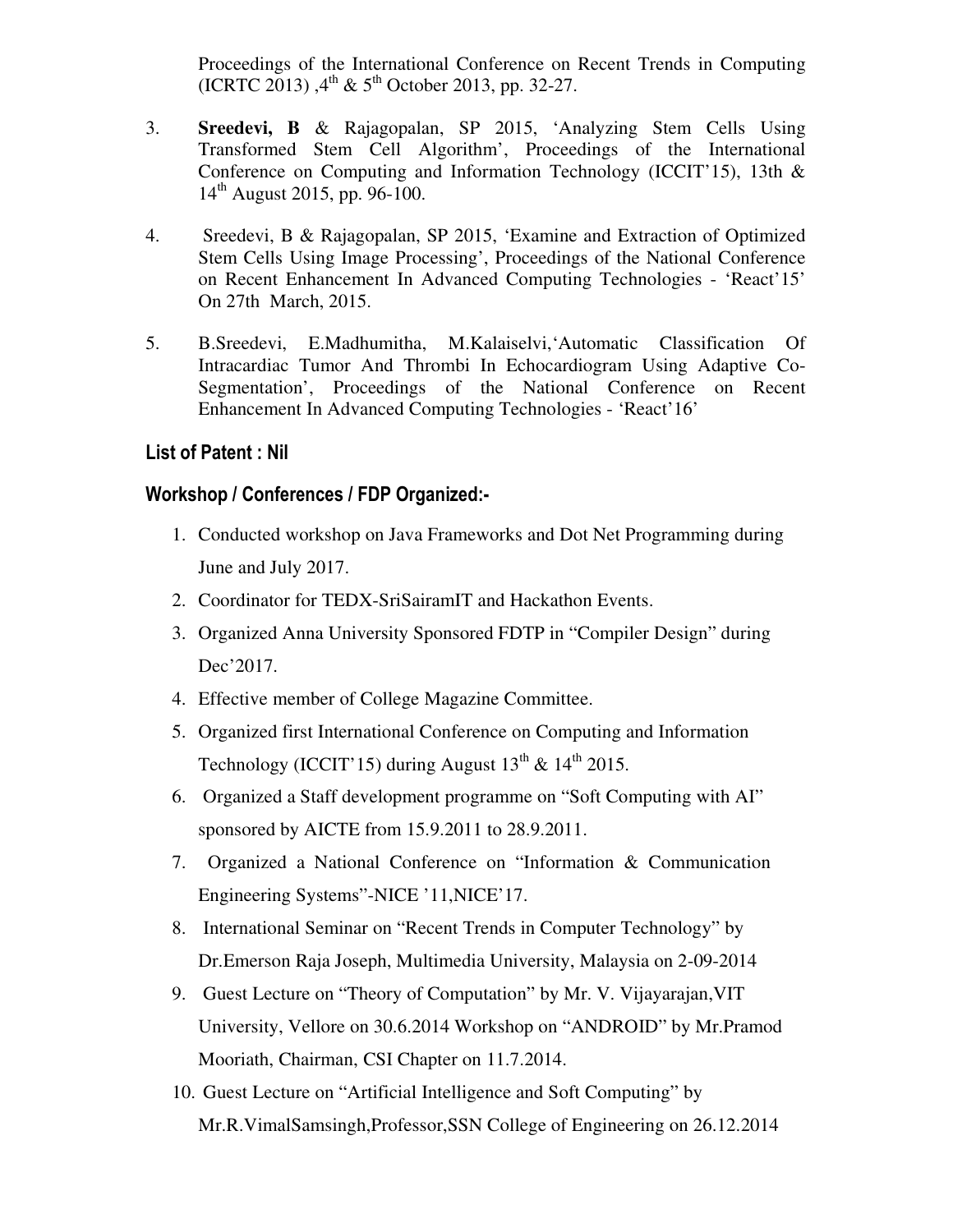- 11. National Event on" CSI Golden Tech Bridge Programme" by Computer Society of India on 9.8.14
- 12. Workshop on Drupal & Blender by Mr. Prashanth Radakrishnan, Vice President and Mr.Sibi Kanagaraj, Secretary, Free Software Foundation Tamilnadu (FSFTN) on 25th Jan 2014.
- 13. A workshop on "WEBPRENEUR" organized by Computer Society of India and Nurture Talent Academy on 21st August and 22nd August 2013, Resource person, Mr.Ashwin Mukhija, Co-founder of Dulcet Solutions,Member of Nurture Talent Academya and Computer Society Of India.
- 14. A workshop on "Network security" Organized by ACM-IIT Delhi and Netwotk Bulls Pvt. Ltd.

### **Workshop / Conferences / FDP Attended:-**

- 1) Attended FDP on "Data Science and Big Data Analytics" conducted by ICTACT at Sri Sai Ram Institute of Technology during June2017.
- 2) Attended a seminar on "Stem Cell and Regenerative Medicine" during Nov 2016 at Anna University.
- 3) Delivered a session in FDP on "Internet Programming" at Loyola ICAM Institute of Technology, Chennai.
- 4) Attended FDP on "Hadoop" conducted by ICTACT at Sri Sai Ram Institute of Technology from 4.1.16 to 8.1.16.
- 5) Arranged Guest Lecture for various subjects like IP, AI, TOC, PDS .
- 6) Arranged Industrial Visits for Sriharikotta, Airport, and NARL.
- 7) Attended session at International Conference (ICCIT'15) and National Conference –NICE'17-Sri Sairam Institute of Technology.
- 8) Attended one day workshop on How to write Research Papers for Refereed Journals at Sri Sai Ram Institute of Technology, Chennai on 24.01.2015.
- 9) Attended STTP in Pondicherry Engineering College from 4.1.16 to 8.1.16 on "Recent trends in optimization techniques".
- 10)Attended a faculty Development Program on "Introduction to PHP and MYSQL" during 18/6/15 and 19/6/15.
- 11)Delivered a session in Computer Networks FDP conducted by ECE Dept. of Sri Sairam Institute of Technology .